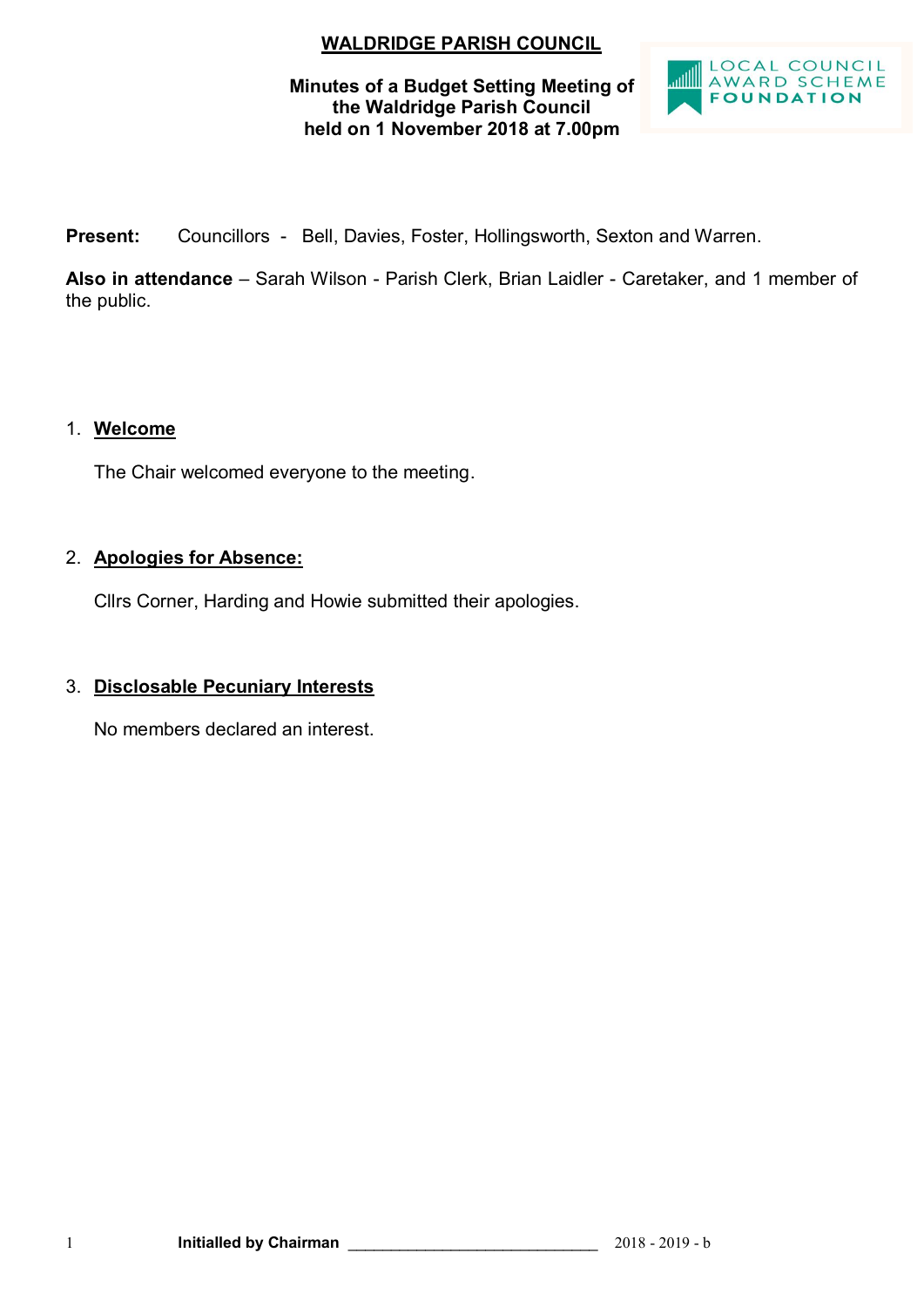# 4. **Budget and Precept**

## a) **Review of current year's budget**

Councillors reviewed the current year's budget and spend to date.

*Resolved: It was agreed that unspent budget from projects that have come in under anticipated spend should be reallocated to those which are forecast to require additional funds (£1000 from Contingency to Play Area, £800 from Wifi/white board to Upgrade Rooms, £800 from Data Protection Officer to Upgrade Rooms, £900 from Streetlighting 10 Year Plan to Upgrade Rooms). It was also agreed to reallocate £600 from Repairs/Sundries to Fuel & Broadband, as the spend for Gas and Electricity was considered to likely come in higher than previously anticipated. A previously discussed, an amount of £75 from Contingency to Halloween was agreed.*

#### b) **Reserves**

The Council discussed the recommendation from the external auditor in relation to the minimum and maximum funds that must be held in reserve.

*Resolved: It was noted that the Council must hold a minimum of 25%, and a maximum of 115% of precept in reserve. To ensure that the Council meet the minimum 25% for the current financial year, it was agreed that various unspent budget amounts would be reallocated to a new 'Reserve' heading. The Clerk will make the changes requested and redistribute the updated 2018/19 budget to Councillors.*

#### c) **Quotations policy**

The Council discussed the requirements for obtaining quotations and estimates, as outlined in the Financial Regulations, and the processes that must be followed when making purchases and engaging services. In relation to the ordering of bedding plants and watering services, advice provided by CDALC, Mazars and DCC was discussed. The Council requested that future audit reports should be made available to them.

*Resolved: It was noted that for all items above £100 and below £3,000, three estimates must be obtained, and for items above £3,000, and below £10,000, three quotes must be obtained, with it being the responsibility of the Clerk/RFO to obtain quotes and estimates. It was also noted that where it is not possible to obtain three quotes or estimates, justification must be provided. The Council also noted that bedding plants and watering services must be treated as an annual contract and must be quoted for as such in the future. It was further noted that it is not common business practice to pay for such services upfront. It was agreed that the Clerk should distribute future audit reports to the Council when they are received.*

#### d) **Precept**

The Council considered information provided to them in relation to the precept levels for Waldridge Parish, and the rest of County Durham, and the precept charges per elector for both Waldridge Parish, and the rest of the County. The possibility of raising the precept was discussed, and the potential implications of this were considered.

*Resolved: It was noted that there has been no increase to the precept for several years. It was agreed to defer the setting of the precept level until the budget for next year has been further discussed, as it this that will determine the precept level.*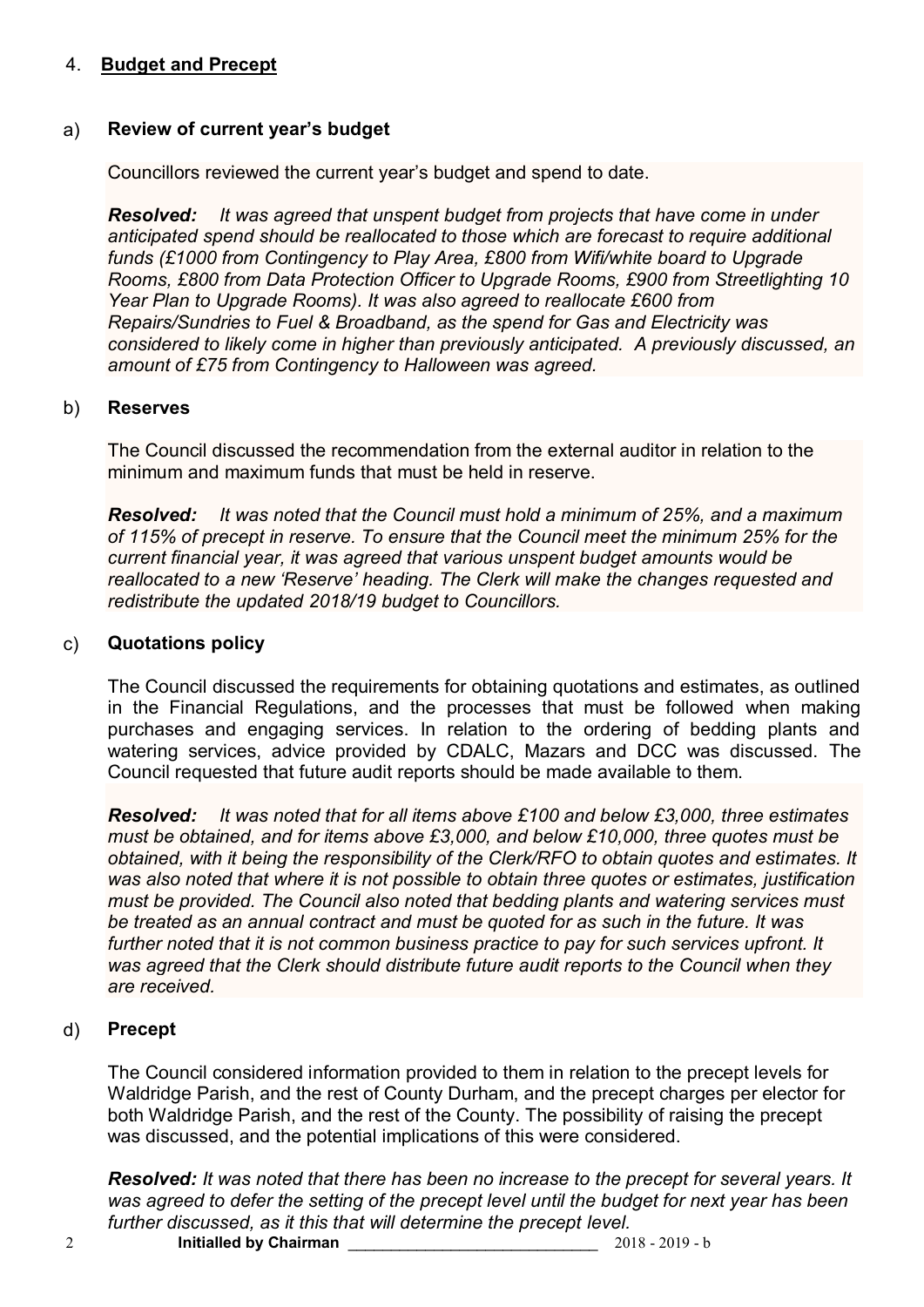#### e) **Income**

Room hire charges for the newly refurbished Parish Rooms were discussed and hire charges for similar venues in the area were noted.

*Resolved: It was agreed to increase the room hire charges as follows: £5 per hour for regular use; £10 per hour for one-off use; and £15 per hour for parties, all to include use of the kitchen facilities. It was agreed that current regular users will be given a notice period before their room hire charges increase.*

# f) **Next year's budget**

The draft budget of essential items was distributed by the Clerk for discussion, and a draft projects budget was discussed and formed. Budget items where savings could potentially be made were identified.

*Resolved: It was agreed that the Clerk should look into the following in preparation for further discussion of next year's budget: the possible saving to be made by switching gas and electricity supplier; having a water meter installed at the Parish Rooms; obtaining quotes for internal audit services; contacting recent event attendees and members of the Facebook group to ask whether they would like to receive e-clippings; to work with the Caretaker to obtain quotes for an annual maintenance contract for the Millennium Green. The Clerk will make all discussed updates to the draft 2019/20 budget and distribute to Councillors ahead of further discussion at the next meeting. The Council's Campaign for Rural England membership to be placed on the next agenda for discussion.*

## g) **Action Plan**

The Action Plan was discussed in relation to the setting of next year's budget.

*Resolved: It was agreed to defer the updating of the Action Plan until a further discussion of the budget for next year takes place.*

#### h) **Three-year budget**

The Three-year budget was considered by the Council.

*Resolved: It was agreed to defer the setting of the Three-year budget until next year's budget is agreed upon.*

#### i) **Debit card**

The possibility of acquiring a debit card for purchases was considered.

*Resolved: It was agreed to acquire a debit card for the current account.* 

#### j) **Microsoft Office 365 subscription**

The Clerk requested that the Council approve the renewal of the Microsoft Office 365 subscription at a cost of £59.99 for the year. It was noted that this software package contains programs that are essential for the Clerk to be able to carry out her duties.

*Resolved: It was agreed to renew the Microsoft Office 365 subscription at a cost of £59.99 for the year.*